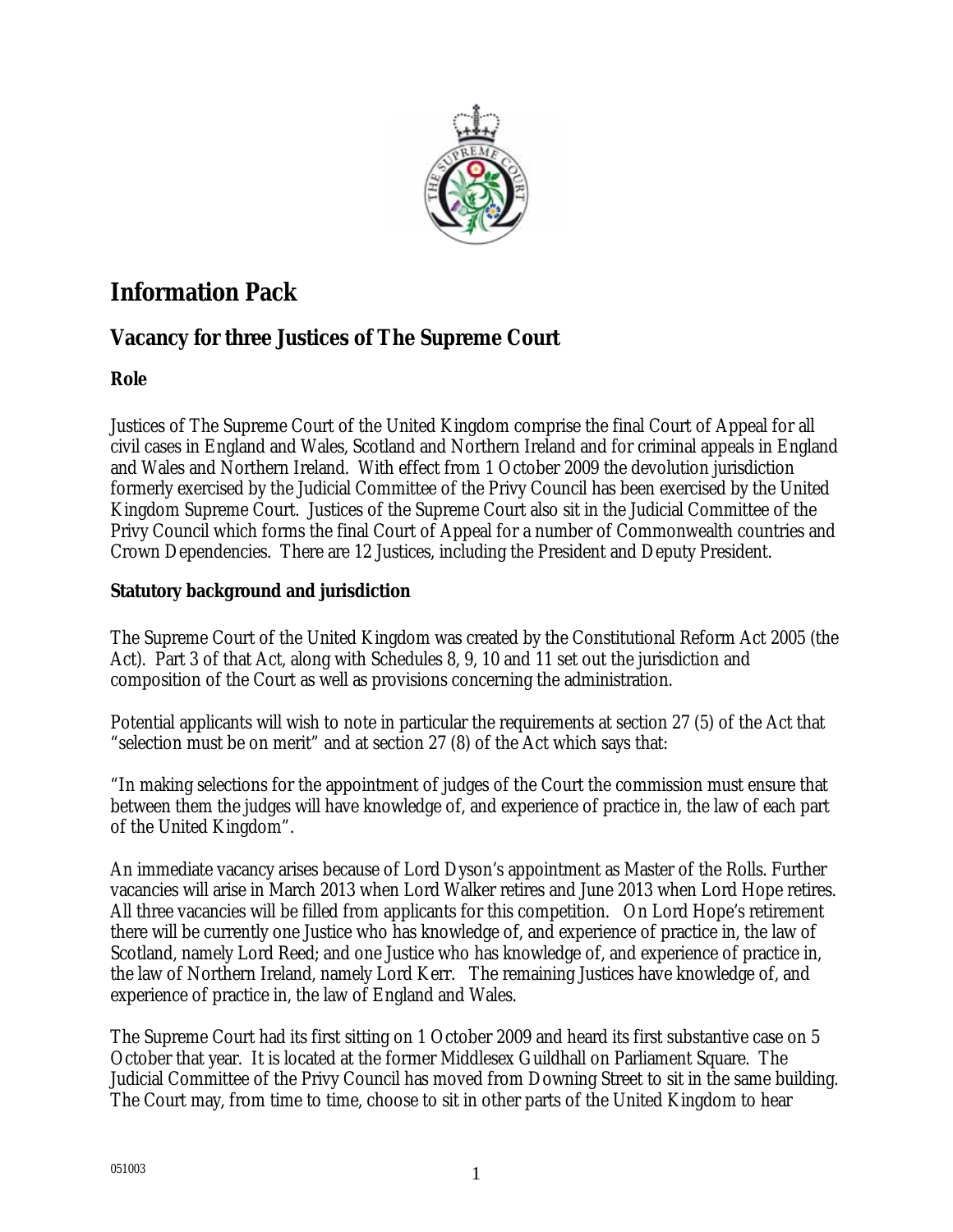particular cases. The Judicial Committee of the Privy Council occasionally sits outside the United Kingdom.

### **Salary**

Salary levels are set by the Senior Salaries Review Body. The current salary for a Justice of the Supreme Court is £206,857.

### **Pension (Information provided by the Ministry of Justice)**

Appointment as a Justice of the Supreme Court brings with it eligibility for the judicial pension scheme created under the Judicial Pensions and Retirement Act 1993. At present, contributions of 1.8% of salary up to the earnings cap (in 2012/13 £137,400) are payable in respect of widows/widowers/registered civil partners and children's pensions. As part of reforms the government is introducing to public service pension schemes, contributions of 1.28% of salary towards the cost of providing personal benefits became payable from 1 April 2012. Further increases in this rate of contribution are expected in April 2013 and April 2015. Lord Hutton's Independent Public Service Commission published its final report and recommendations on 10 March 2011 and the recommendations were accepted by the Government. Proposals have recently been put to the judiciary for the reform of the Judicial Pension Scheme and a short note setting out the Government's preferred option of judges joining the reformed Principal Civil Service Pension Scheme (PCSPS) from 1 April 2015 is **attached**. This reform would affect all judges first appointed to judicial office after 1 April 2012 and would mean that for service up to and including 31 March 2015 the judge would be a member of the current Judicial Pension Schemes but from 1 April 2015 would become a member of the reformed PCSPS. It is expected that the final decision on the future of the Judicial Pension Scheme will be made in October 2012.

For serving judges, who are already members of one of the judicial pension schemes, there may be some implications arising from a change of judicial office. This will depend on the individual circumstances and advice can be provided by the Judicial Reward and Pensions team in the Ministry of Justice.

### **Eligibility**

To be eligible for appointment you must meet the following requirements.

### **Statutory requirement**

Applicants must have held high judicial office for at least two years. ('High judicial office' is defined to include High Court Judges of England and Wales, and of Northern Ireland; Court of Appeal Judges of England and Wales, and of Northern Ireland; and Judges of the Court of Session.)

Alternatively, applicants must satisfy the judicial-appointment eligibility condition on a 15-year basis, or have been a qualifying practitioner for at least 15 years.

A person satisfies the judicial-appointment eligibility condition on a 15-year basis if he/she has been a solicitor of the senior courts of England and Wales, or barrister in England and Wales, for at least 15 years; and has been gaining experience in law during the post-qualification period.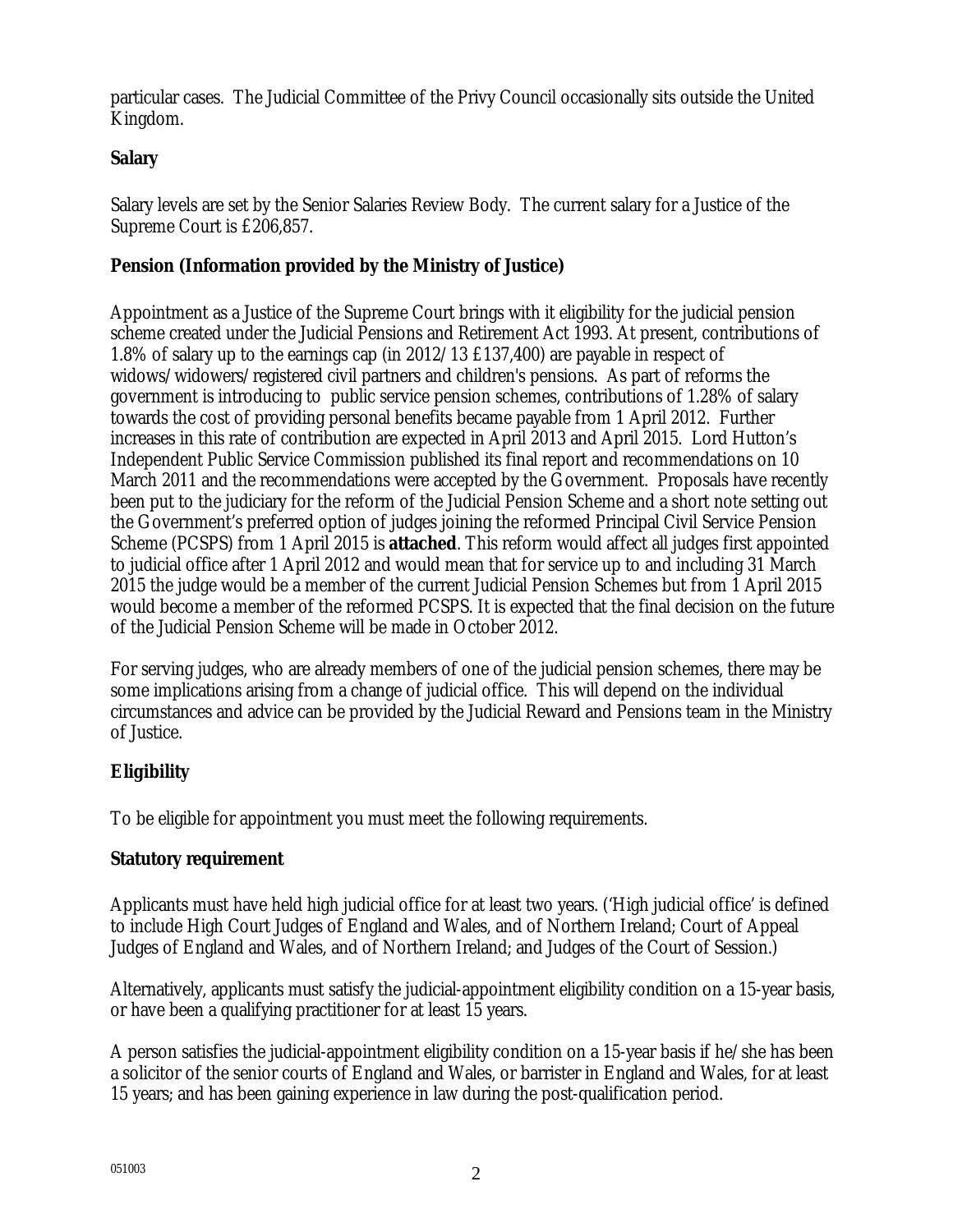A person is a qualifying practitioner if he/she is an advocate in Scotland or a solicitor entitled to appear in the Court of Session and the High Court of Justiciary; or he is a member of the Bar of Northern Ireland or a solicitor of the Court of Judicature of Northern Ireland.

The meaning of "gaining experience in law" is set out in section 52(2) to (5) of the Tribunals, Courts and Enforcement Act 2007 and relates to a period engaged in law-related activities.

# **Age**

Subject to the statutory requirement above, there is no lower age limit for this appointment. A Judge of the Supreme Court is required to vacate his/her office on the day on which he/she attains the age of 70. A Judge of the Supreme Court who, immediately prior to his/her appointment, held another salaried judicial office to which he/she had been appointed prior to the commencement of the Judicial Pensions and Retirement Act 1993 (31 March 1995) will retain the compulsory retirement date applicable in the former office.

### **Disqualification**

You should note that the House of Commons Disqualification Act 1975 applies to this office.

# **Nationality**

You need to fulfil one of the following nationality requirements – you must:

- be a citizen of the United Kingdom;
- be a citizen of the Republic of Ireland;
- be a citizen of a Commonwealth country; or
- hold dual nationality, one of which falls in one of the above categories.

# **Health**

If recommended for appointment, you must be able to fulfil the duties of the judicial role to which you are appointed and you may be required to undergo a medical examination. Reasonable adjustments will be made if you have a disability under the meaning of the Equality Act 2010, as they are for serving judges who have such a disability.

### **Criteria for appointment**

The cases dealt with by the Supreme Court include the most complex in the courts of the United Kingdom and demand the deepest level of judicial knowledge and understanding, combined with the highest intellectual capacity. Successful candidates will have to demonstrate independence of mind and integrity and that they meet the criteria listed below TO AN EXCEPTIONAL DEGREE.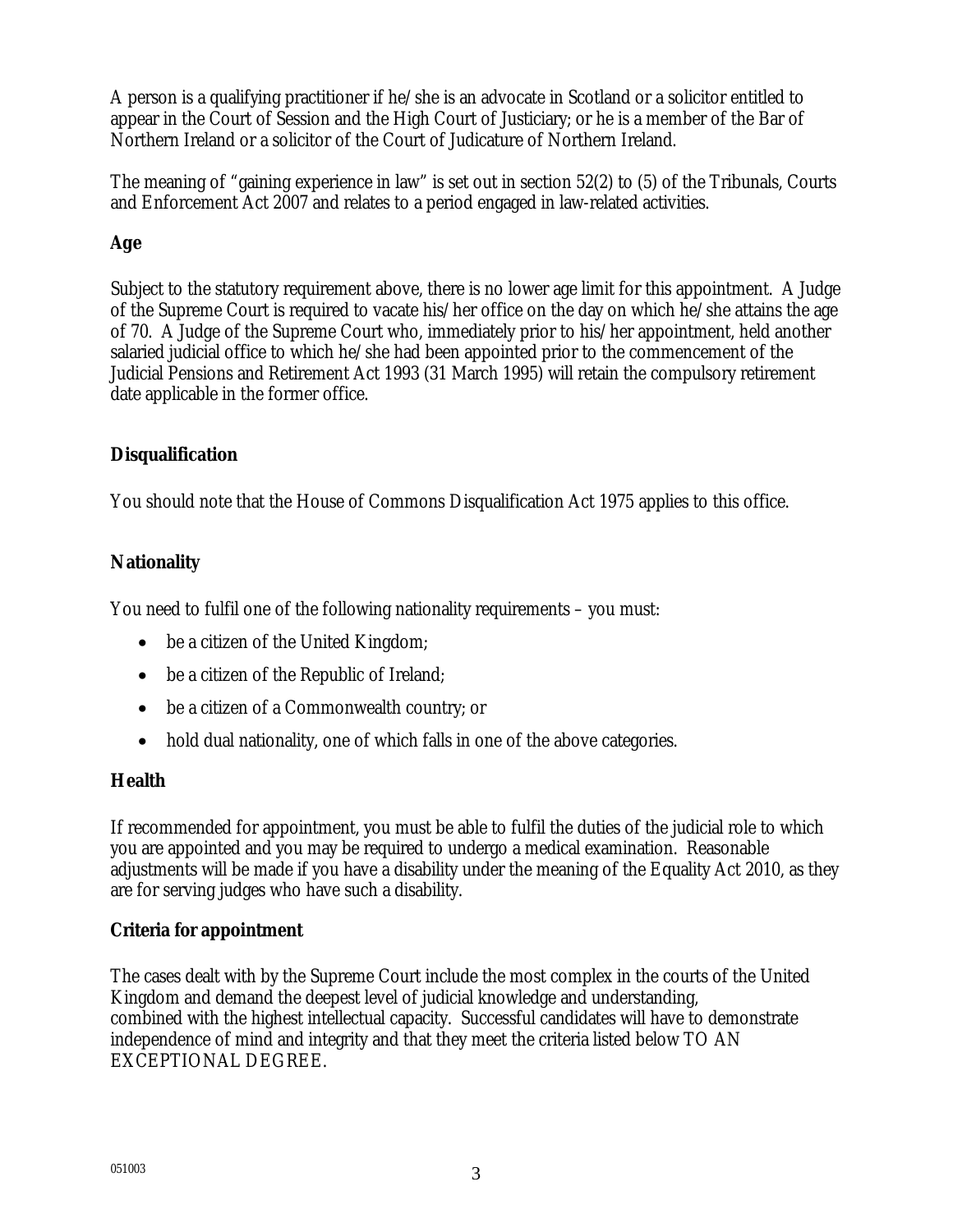- Knowledge and experience of the law.
- Intellectual ability and interest in the law, with a significant capacity for analysing and exploring a range of legal problems creatively and flexibly.
- Willingness and ability to learn about new areas of the law.
- Clarity of thought and expression, reflected particularly in written work.
- An ability to work under pressure and to produce work with reasonable expedition.

The successful candidates will also need to demonstrate the following qualities:

- Social awareness and understanding of the contemporary world.
- An ability to work with colleagues, respecting their views, but also being able to challenge and debate in a constructive way.
- A willingness to participate in the wider representational role of a Supreme Court Justice, for example, delivering lectures, participating in conferences, and talking to students and other groups.
- Vision, coupled with an appreciation of the role of the Court in contributing to the development of the law.

In considering these qualities, the commission will have regard to the background and experience of the candidates.

### **The Selection Process**

Applications should be returned by 5pm on Tuesday 30 October to Jenny Rowe at the address given at the end of this pack. Applicants will need to provide a letter with evidence to support how they meet each of the criteria and qualities set out above and a short CV. Serving judges should submit copies of **three judgments only** which they believe demonstrate their judicial qualities, and explaining why these judgments are of interest and importance. This will be particularly important information for the lay members of the selection commission. Other applicants should submit copies of articles, opinions or other relevant material for the selection commission's attention. Applicants should also provide the names of up to two referees who can comment on how they meet the criteria set out above. (References are likely to be of most assistance to the selection commission if they cover areas not likely to be known to the statutory consultees.) Applicants are also asked to complete a diversity and equality questionnaire, which is **attached** to this pack.

The commission may carry out an initial long-listing exercise before undertaking the statutory consultations set out under section 27 of the Constitutional Reform Act. Short-listing is likely to take place in late November. In undertaking the short-listing and final selection the panel will have regard to the requirements at section 27 (5) to (10) of the Act as well as the degree to which applicants meet the criteria set out in this pack. The full range of available evidence will be taken into account in making the short-listing decision. The commission may also undertake other consultations as it deems appropriate.